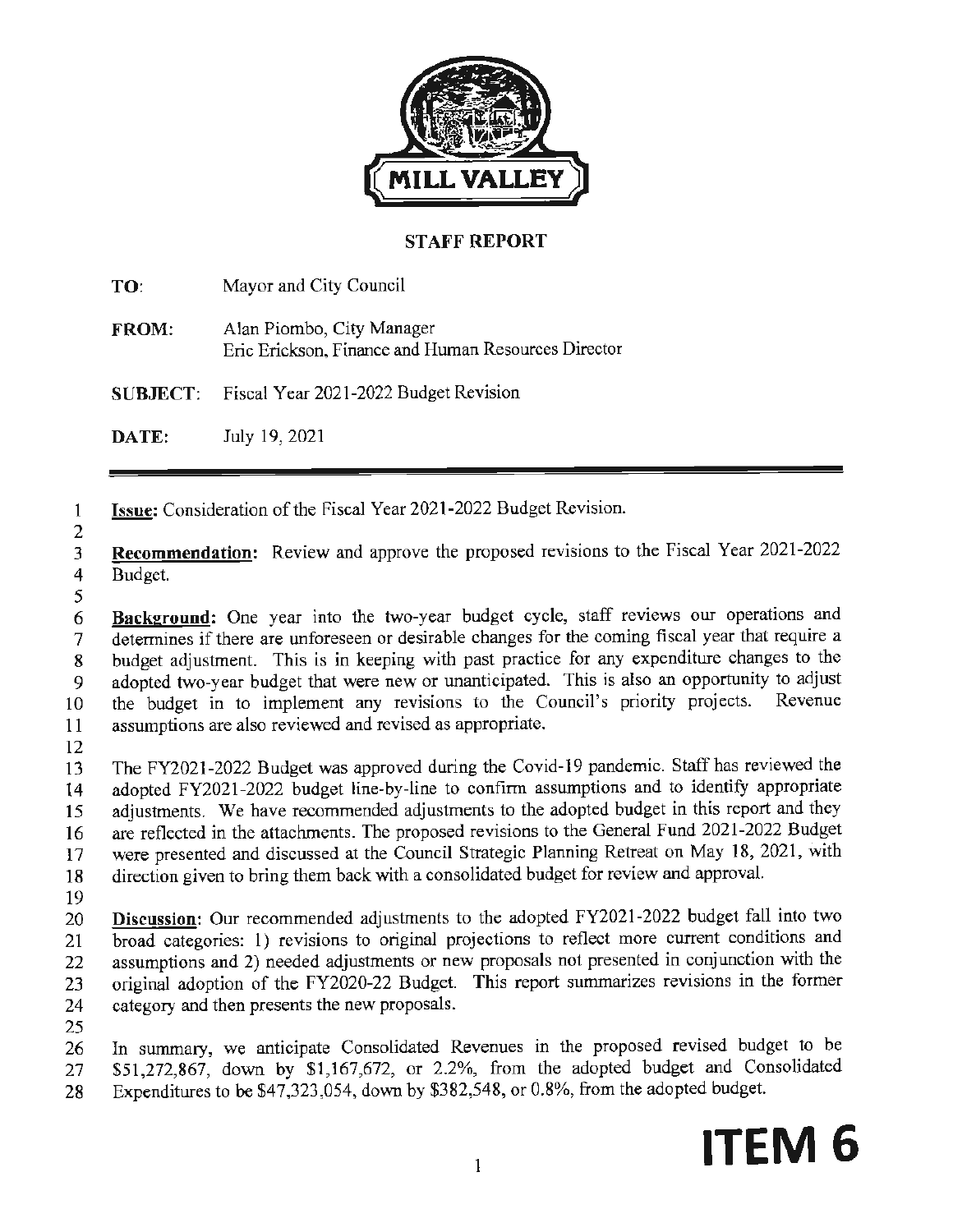- 29
- 30 Proposed revisions include:

31 32 **General Fund Revenues:** General Fund Revenues in the proposed budget total \$35,257,447, a 33 decrease of \$97,705, or .03%. This decrease is primarily driven by continued Covid-19 impacts on 34 Recreation fees and rentals and Transient Occupancy Tax. Essentially offsetting these are budgeted 35 improvements in Property and Sales Taxes, Fire Shared Services, increased Building Fees, and Golf 36 Revenues.

37

40

46

49

52

55

59

61

65

70

- 38 **Property Taxes** are based on estimates from the County. The current outlook from the 39 County is for a slight increase than was previously anticipated.
- 41 **Sales Tax** for FY2020-2021 came in significantly higher than budgeted as concerns about 42 the impact of the pandemic were not fully manifested. The City uses an outside service, 43 Avenu/MuniServices, LLC, to monitor, audit and project the City's sales tax activity. The 44 proposed budget reflects the current outlook for FY2021-2022, with a slight hedge against 45 economic uncertainties.
- 47 **Other Taxes,** comprised of Transient Occupancy Tax (TOT), Transfer Tax, and Business 48 Licenses, have been revised downward reflecting the pandemic's continued impact on TOT.
- 50 **Franchise Fees,** including Cable, PG&E, and Refuse, will be down slightly due to a 51 declining cable TV market.
- 53 **Fines** & **Penalties,** primarily Vehicle Code and Parking Fines, are reduced to reflect the 54 current level of activity.
- 56 **Licensing** & **Permits** include mostly Building Permits fees but also various Planning, 57 Building, and Public Works fees are increased to reflect the impact of the recently passed 58 fee schedule approved by Council earlier this year.
- 60 **Investment Income** decreased to reflect the current economic market.
- 62 **Rents** encompass rental income from City facilities including the Community Center, Parks, 63 and the Depot Lease. Depot rents are the only rents expected to be better than the adopted 64 budget. All other rents are projected to continue to be impacted by the pandemic.
- 66 **State Subventions** include Motor Vehicle in-lieu (VLF) tax, Homeowners Property Tax 67 Exemption (HOPTR), OES Fire Strike Team reimbursements, CLSA Library Funds, 68 Peace Officers Training, Booking Fees, Mandated Costs reimbursements and other grants 69 that vary each year. Essentially there are no changes in these revenues.
- 71 **Revenue from other Agencies** is made up of County subsidies, such as Flood Control 72 work on Mill Valley creeks, reimbursement from SASM for administrative and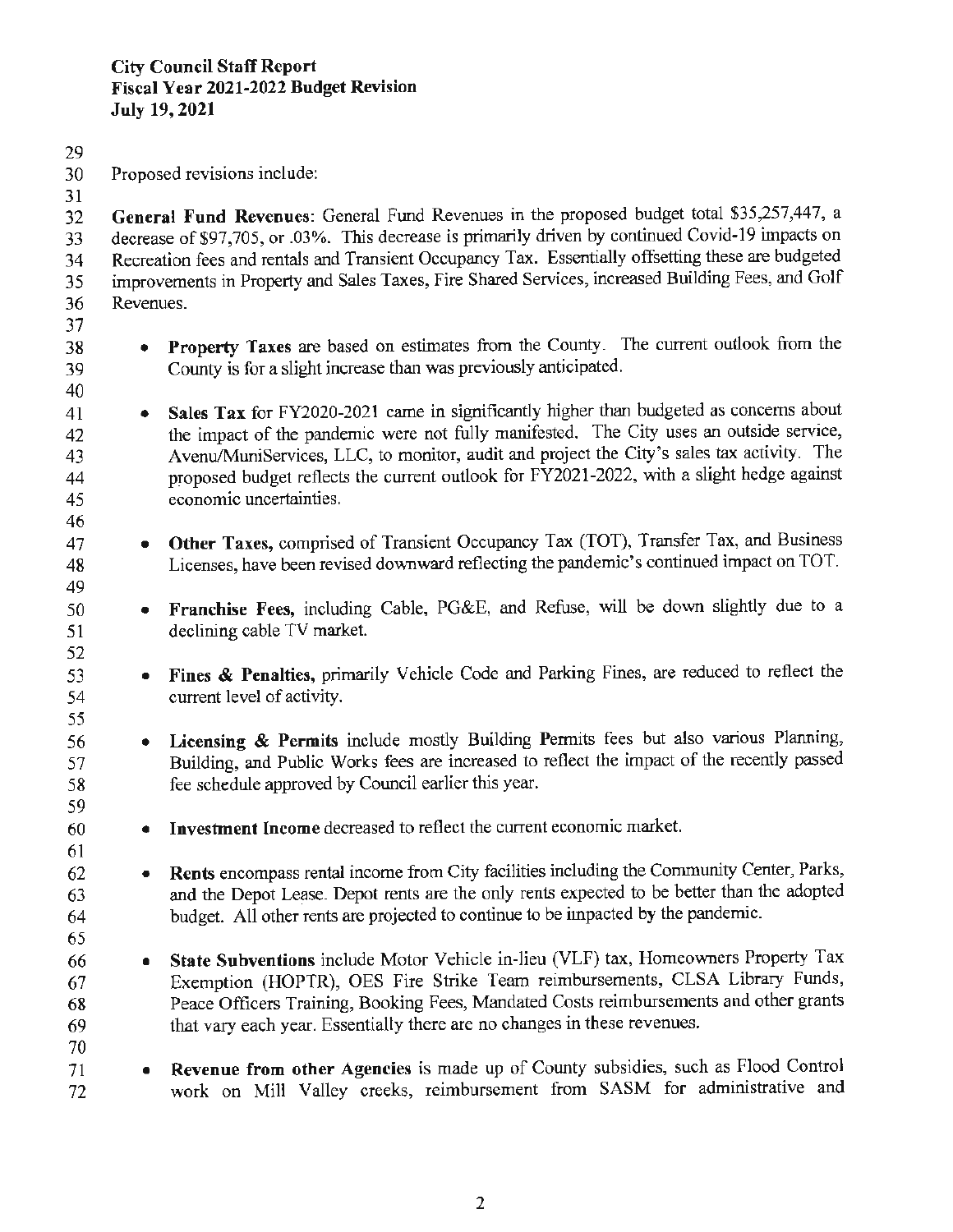#### **City Council Staff Report Fiscal Year 2021-2022 Budget Revision July 19, 2021**

73 management services, SMEMPS member agency reimbursements for paramedic services 7 4 and various Federal and local grants. Revenues reflect a decrease in the budgeted 75 SMEMPS distribution.

76

77 • **Charges for Current Services** is largely made up of Planning services fees, Zoning fees, 78 Residential Building Report fees, Shared Services agreements with other agencies and 79 miscellaneous fees for the Library, Fire, Police, and Public Works. Revenues primarily 80 reflect an increase due to an anticipated increase in Fire Shared Services activity with 81 Southern Marin Fire. The Fire Department has increased its staffing to accommodate 82 vacancies in Southern Marin and will have a corresponding increase in departmental 83 salary and benefits expense.

84

93

97

100

104

85 • **Recreation Services** comprises income from Program fees, Enrichment Classes, Golf 86 fees, Aquatics fees, Annual Passes, and On-site Day fees. Combined revenues are 87 projected to be below the adopted budget by \$1,206,241 due to the continued impact of 88 the pandemic. As restrictions ease, staff is cautiously optimistic for upside potential and 89 will evaluate the effect of changing operations, reporting back to Council periodically. 90 Due to an overwhelming use of the golf course, and increased use of the Tennis courts, 91 revenues are expected to exceed the adopted budget, helping to mitigate the other revenue 92 losses.

94 • **Donations and Other Revenues** includes such various revenue sources as the sale of 95 City property, City property damage reimbursements, donations, and other miscellaneous 96 items. The proposed revisions here are nominal.

### 98 **Other Funds Revenue**

99 • Municipal Services Tax revenue has increased from the adopted budget by \$15,388.

- 101 The Sewer Fund is decreased \$863,489 from the adopted budget, reflecting the actual tax 102 roll calculations for 2021-22, based on the newly adopted rate schedule. The revenues 103 are in line with the sewer fee study and are sufficient to meet the operations of the fund.
- 105 The revenue projection for the Gas Tax Fund from the State indicates funding will be 106 marginally greater than originally projected, an increase of \$18,707.
- 107 108 • The Road Impact fee fund derives its revenue from building activity fees and solid waste 109 hauling fees. A continued high rate of building activity is reflected in a revenue increase 110 of \$150,000.
- 112 Measure AA funding will result in an increase of TAM streets funding of \$16,241.
- ll3 114 • Measure C - Marin Wildfire Prevention Authority funding will be essentially as 115 originally budgeted, increased by \$9,394.

116

111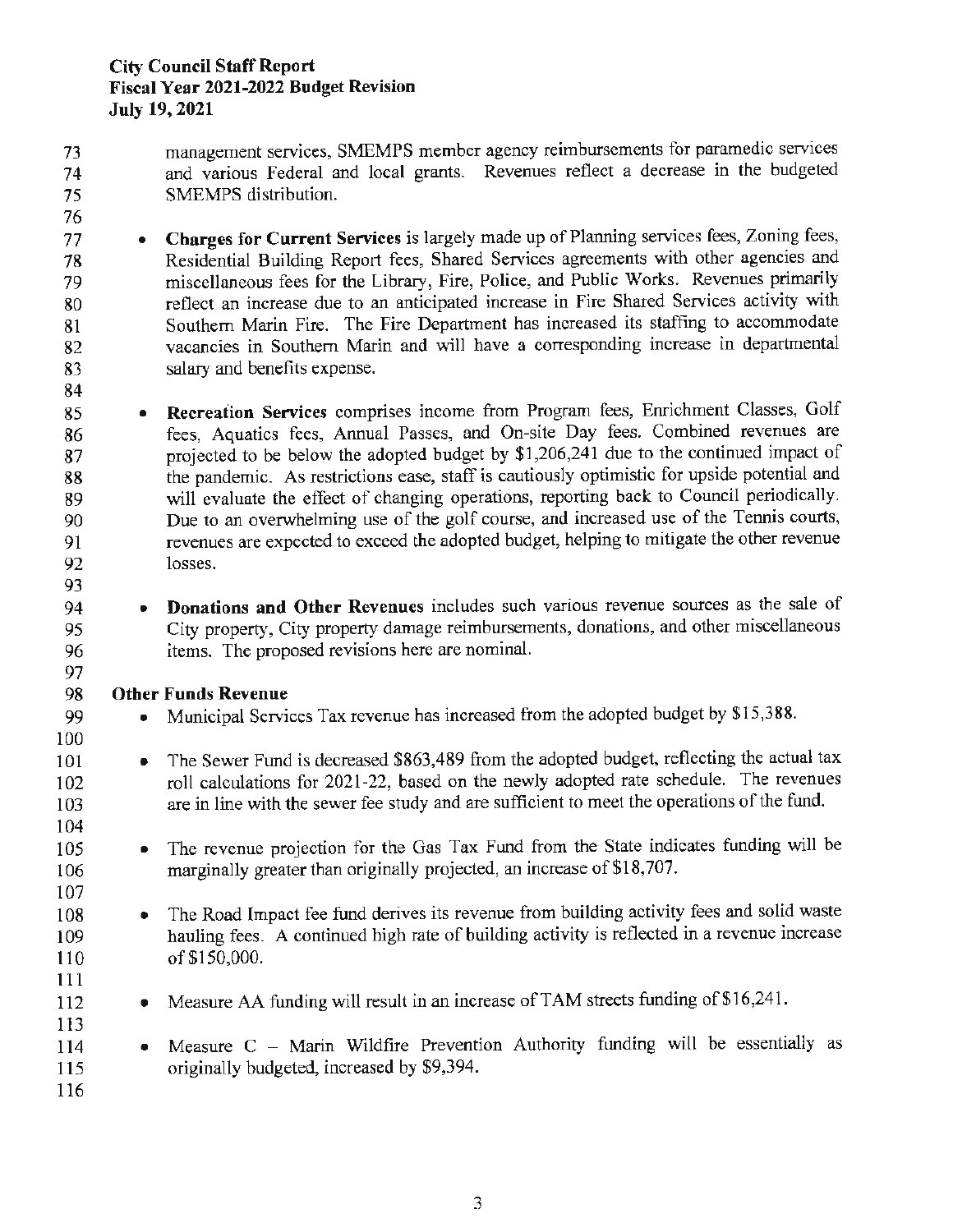### **City Council Staff Report Fiscal Year 2021-2022 Budget Revision July 19,2021**

117 **General Fund Operating Expenses:** General Fund Operating Expenses are proposed to total 118 \$32,430,925, a decrease of \$245,676, or .75%. A summary of the proposed revisions discussed 119 at the May 18<sup>th</sup> Council Strategic Planning Session follows: 120 121 • **City Manager:** Increased expenses reflect the proposed addition of an Assistant City 122 Manager in the second half of the year. 123 124 • City Clerk: Increased for additional administrative part-time support. 125 126 • **Finance** & **Human Resources:** Increased for additional administrative HR part-time 127 support. 128 129 • **City Attorney:** Increased to reflect current expenditure experience. 130 131 • **Planning:** Increased for advanced planning, State mandated zoning code revisions, 132 Housing Element update, Climate Action Element and Historic Resource 133 Implementation. 134 135 • **Non-Departmental-Other Agencies:** Increased primarily due to increased Liability, 136 Property, and Employment insurance premiums. 137 138 • **Police Services:** Increased due to increased electricity costs and a significant increase in 139 County dispatch charges. 140 141 • **Fire Services:** Increased for two additional Fire Captains that are provided to Southern 142 Marin Fire under the shared services agreement. As noted above, revenues are increased 143 to reflect the reimbursement for providing the captains. Increases in electricity and 144 County discharge service make up most of the remaining increase. 145 146 • **Building:** Increased to accommodate additional plan check and review consulting 147 services which will provide for better and faster customer service. The increase is 148 covered by the above-mentioned revenue increase in building fees. 149 150 • **City Engineer:** Decreased costs primarily reflect the increased allocation of project 151 management to CIP Projects and the transfer of plan review consulting expense to the 152 Building Department. 153 154 • **Street Maintenance:** Costs have been decreased to reflect salary and benefit savings 155 realized from the turnover of long-term employees. 156 157 • **Recreation:** Decreased to reflect the freezing of the Recreation Superintendent position. 158 159 • **Golf Course:** Increased for staffing, supplies and maintenance to adequately 160 accommodate the significant increase in golf activities.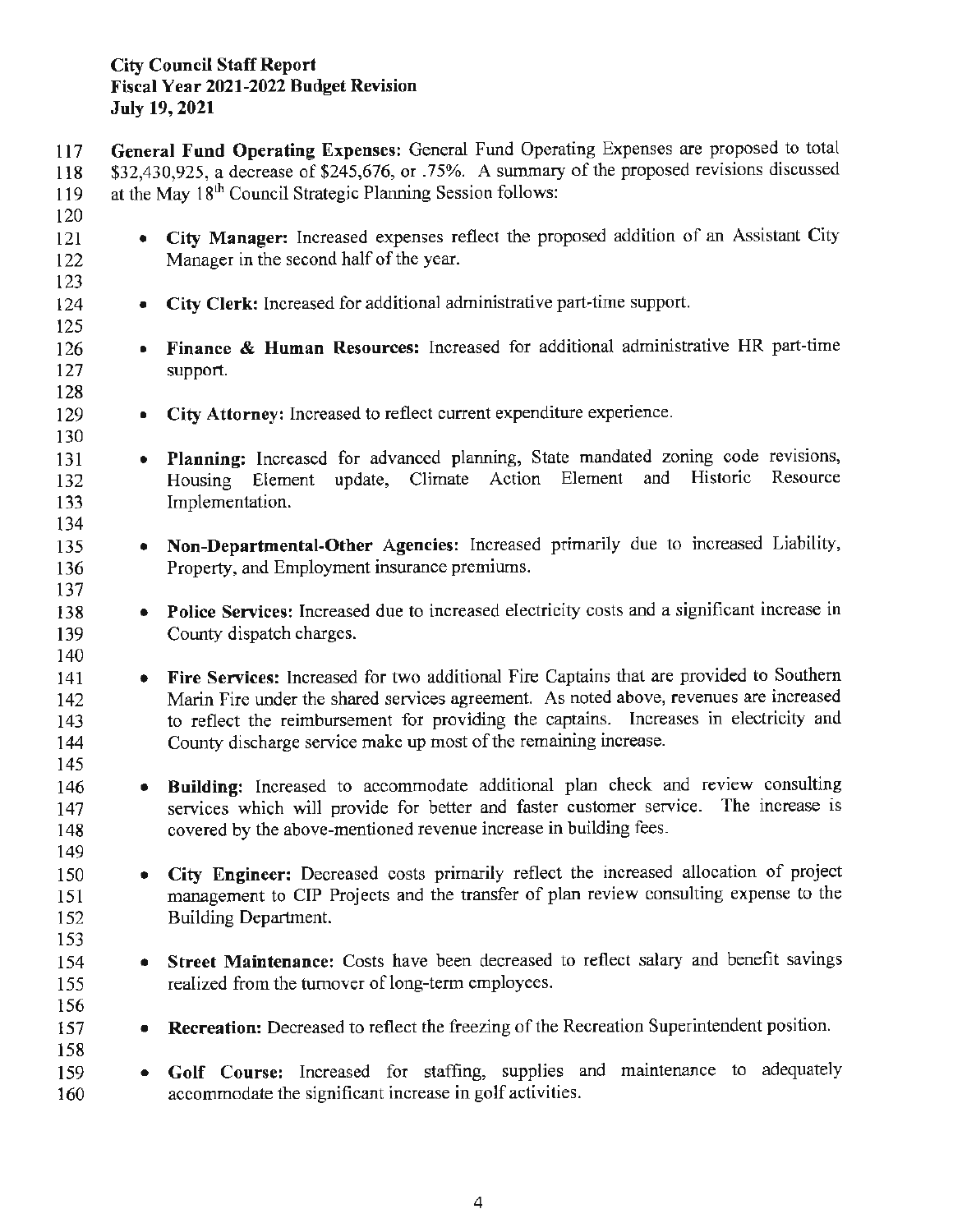161

162 • **Recreation Community Programs, Recreation Services, Aquatics and Fitness and**  163 **Community Center:** Collectively, these recreation programs have budgeted expenses 164 that are \$1,339,567 less than the adopted budget, directly related to the restricted 165 operations in place and anticipated. Staff will continue to reevaluate operations as 166 restrictions ease, reporting back to Council periodically. 167 168 **Other Funds Operating Expenses:** There are no significant revisions proposed for funds other 169 than the General Fund. 170 171 **Capital Improvement Program (CIP) Expenses:** Total CIP expense in the proposed budget 172 totals \$5,137,492, an increase of \$65,000 to renovate the kitchen at the Police Department. 173 174 **Reserves and Fund Balances**  175 • The proposed General Fund budget eliminates a \$100,000 transfer from the CalPERS 176 premium rate buffer reserve and, instead, restores a \$400,000 transfer to the reserve and 177 maintains a \$400,000 transfer to the reserve that had been budgeted for Fiscal Year 2019-178 20 but was not made due to the financial impacts of the pandemic. 179 180 • The proposed General Fund budget increases the contribution to General Fund CIP, to 181 return the CIP Fund Balance to a recommended level of approximately \$200,000. 182 183 • As discussed with Council, the proposed budget provides funding to an Advanced 184 Planning reserve to help offset the significant cost associated with revising the City's 185 General Plan. 186 187 • The City had a revised OPEB actuarial report presented to Council earlier this year. The 188 biennial review was done as of the close of the 2019-20 fiscal year. Based on the new 189 report, OPEB Trust contributions will be budgeted at \$205,690, a \$566,322 reduction. 190 With this contribution and projected investment earnings, the OPEB Trust is expected to 191 have a balance of \$18,812,381 on June 30, 2022. 192 193 • Council policy requires a 15% Contingency Reserve, which will be funded at \$4,901,445 for 194 FY2021-2022. Held in liquid assets, this reserve is intended as a last line of defense against l 95 serious fiscal challenges or financial emergencies and is calculated as a percentage of the 196 prior year budget. 197 198 • By Council direction and practice, the City also attempts to maintain a minimum 199 unreserved General Fund balance of at least 10% of operating expenses in addition to the 200 Contingency Reserve for a combined minimum target balance of 25%. This fund balance 201 is a cushion for such events as the 2006 floods that required close to a **\$1** million in 202 inunediate recovery expenses, economic downturns, and potential revenue raids by the 203 State. In addition, a General Fund balance is a critical source of cash for operating 204 expenses as a significant amount of General Fund revenue is received in periodic, rather 205 than monthly. payments. The General Fund balance in the proposed budget is projected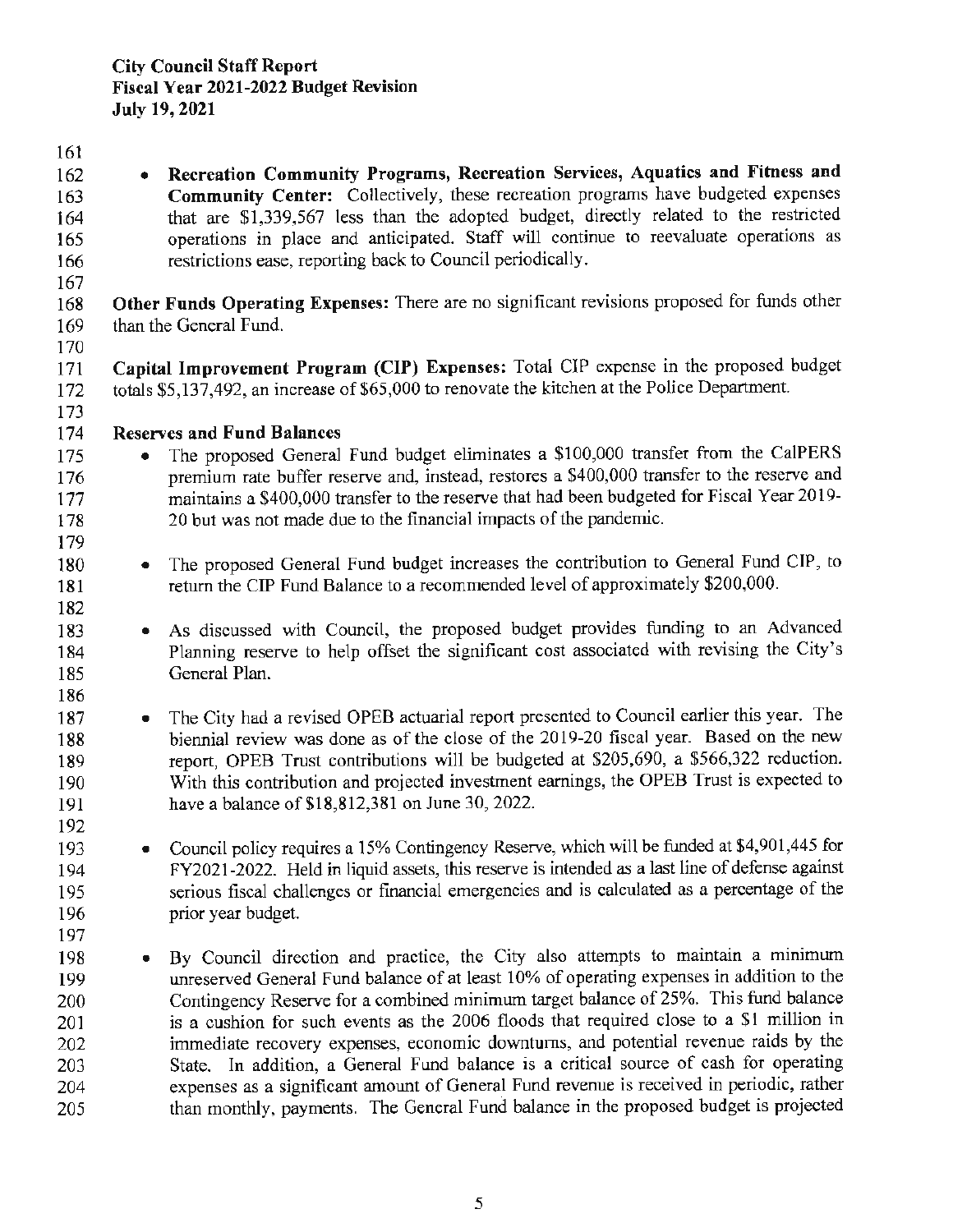#### **City Council Staff Report Fiscal Year 2021-2022 Budget Revision July 19, 2021**

- 206 to be \$3,637.455 as of June 30, 2022, 11.2% of the General Fund operating budget. At 207 the end of the 2019-20 fiscal year, the proposed combined Contingency Reserve and 208 General Fund balance is projected to be \$8,538,900 or 26.2% of the operating budget.
- 209

210 Facilities Assessments and ADA Transition Plan Implementation. These two evaluations are in 211 draft form and being reviewed by staff and our consultants. Both are long-term guides for 212 improvement of our facilities and infrastructure. Both will require on-going funding and will be 213 included in a revised Ling-Range Financial Plan.

214

### 215 **Future Review, Revisions and the 2022/2024 Budget**

216 Mill Valley's tradition of fiscal responsibility has served it well, helping the City to weather 217 economic challenges and to provide sustained high quality services and facilities. The proposed 218 revised budget for FY2021-2022 is consistent with this tradition and implements Council priorities 219 and direction. As we move forward, staff will continue to provide Council with quarterly updates 220 on the 2021-2022 fiscal year and recommend adjustments as appropriate. We will begin 221 preparations for the coming Fiscal Years 2022-2024 Two-Year Budget and Work Plan in the 222 beginning of 2022.

223

### 224 **Attachments:**

- 225 1. Consolidated Revenues 2021-22
- 226 2. Expenditure Comparison 2021-22
- 227 3. Expenditure Sumrnary-2021-22
- 228 4. Debt Service/Restricted Reserves 2021-22
- 229 5. General Fund Statement of Revenue and Expenditures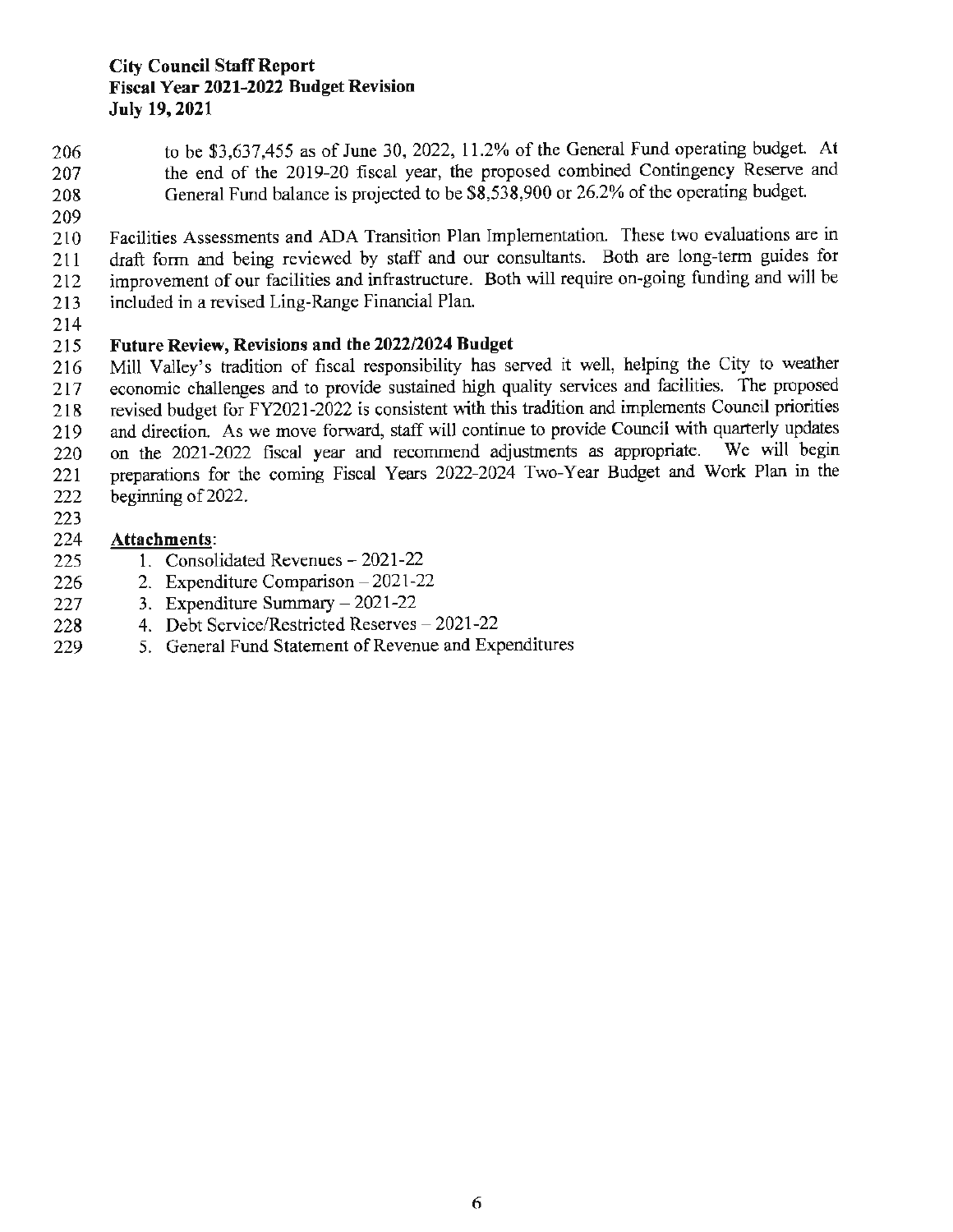# **CITY OF MILL VALLEY REVENUES 2020 - 2022**

|                                        | <b>Approved</b> | <b>Proposed</b> |
|----------------------------------------|-----------------|-----------------|
|                                        | 2021-22         | 2021-22         |
|                                        | <b>Budget</b>   | <b>Budget</b>   |
| Property Tax                           | 21,174,901      | 21,399,802      |
| Sales Tax                              | 2,710,547       | 3,290,000       |
| Municipal Services Tax                 | 1,783,365       | 1,767,977       |
| Library CFD Tax                        | 320,000         | 320,000         |
| Measure C - MWPA Fire Tax              | 465,698         | 475,092         |
| Transient Occupancy Tax                | 836,636         | 607,380         |
| Franchise Tax                          | 1,570,438       | 1,477,074       |
| <b>Business License Tax</b>            | 550,000         | 500,000         |
| <b>Transfer Tax</b>                    | 200,000         | 185,000         |
| Measure AA Transportation Sales Tax    | 277,961         | 294,202         |
| Measure A Parks Sales Tax              | 115,900         | 114,846         |
| <b>Building Permits</b>                | 955,000         | 1,143,688       |
| Parking Meters/Permits                 | 673,000         | 322,000         |
| Vehicle Code/Parking Fines             | 325,000         | 275,000         |
| <b>Investment Earnings</b>             | 782,822         | 740,043         |
| Rental of City Property                | 1,014,041       | 815,097         |
| State Motor Vehicle Tax                |                 |                 |
| State Library Funds                    | 5,600           | 5,600           |
| State Gas Tax                          | 625,691         | 644,398         |
| Suppl Law Enf Funds (COPS)             | 150,000         | 150,000         |
| <b>Traffic Congestion Relief Funds</b> |                 |                 |
| Prop 1B Traffic Funds                  |                 |                 |
| Other State Funds                      | 25,000          | 25,000          |
| Meas B County Streets Vehicle License  |                 |                 |
| Flood Zone 3 Project Funds             |                 |                 |
| Other County Funds                     | 76,220          | 76,220          |
| Federal Funds                          | 38,000          | 38,000          |
| <b>SASM</b> Charges                    | 288,872         | 288,929         |
| Other District Charges                 | 285,000         | 235,000         |
| Police Services                        | 22,000          | 22,000          |
| <b>Fire Services</b>                   | 9,000           | 570,395         |
| <b>Building Services</b>               | 103,000         | 133,970         |
| <b>Engineering Fees</b>                | 31,500          | 11,500          |
| <b>Engineering Shared Services</b>     |                 | 77,645          |
| Vehicle Maintenance Chrgs              | 45,000          | 45,000          |
| Sewer Service Charge                   | 10,915,489      | 10,052,000      |
| Sewer Connection Fee                   | 5,000           | 5,000           |
| Sewer Lateral Fee                      | 35,000          | 35,000          |

**ATTACHMENT 1**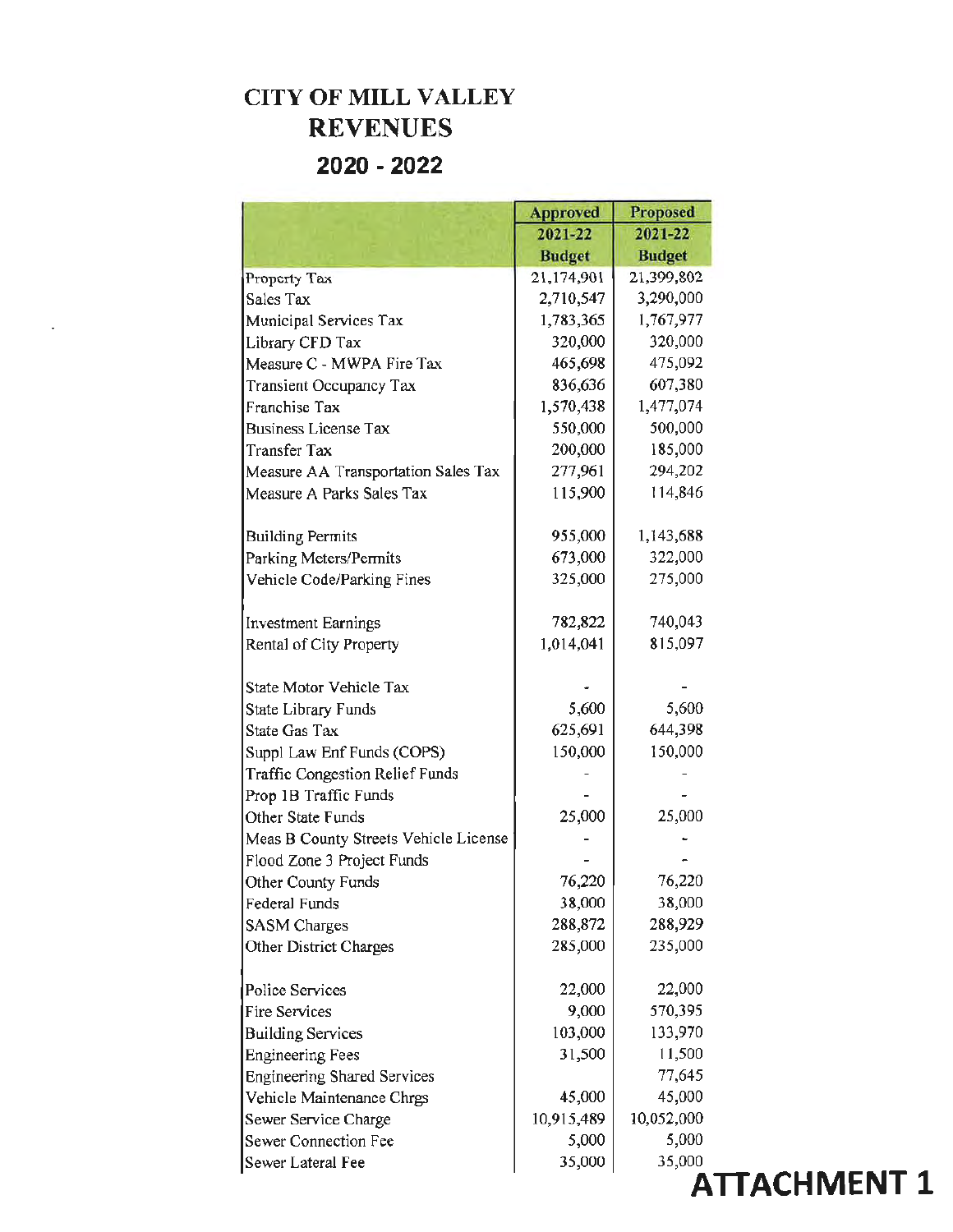# **CITY OF MILL VALLEY REVENUES 2020 - 2022**

|                                | <b>Approved</b> | <b>Proposed</b> |
|--------------------------------|-----------------|-----------------|
|                                | 2021-22         | 2021-22         |
| <b>Stormwater Fees</b>         | 97,200          | 96,600          |
| Recreation Program Fees        | 3,477,431       | 1,869,550       |
| Golf Fees                      | 368,075         | 769,715         |
| Library Fees                   | 20,000          | 20,000          |
| <b>Planning Fees</b>           | 678,200         | 811,572         |
| General Plan Fee               | 85,000          | 90,000          |
| Building Technology Fee        | 85,000          | 110,970         |
| Road Impact Fee                | 593,263         | 743,263         |
| Housing Impact Fee             | 300,000         | 300,000         |
| Sale of City Property          | 5,000           | 5,000           |
| <b>Library Donations</b>       | 180,000         | 185,000         |
| <b>Other Donations</b>         | 3,850           | 4,500           |
| CIP Donations & Grants         |                 |                 |
| Other In-Lieu Fees             |                 |                 |
| Drainage Charge                | 6,500           | 6,500           |
| Other Misc. Revenue            | 125,340         | 117,340         |
| <b>Bond/Financing Proceeds</b> |                 |                 |
|                                |                 |                 |
|                                |                 |                 |
| <b>Total Revenues</b>          | 52,440,539      | 51,272,867      |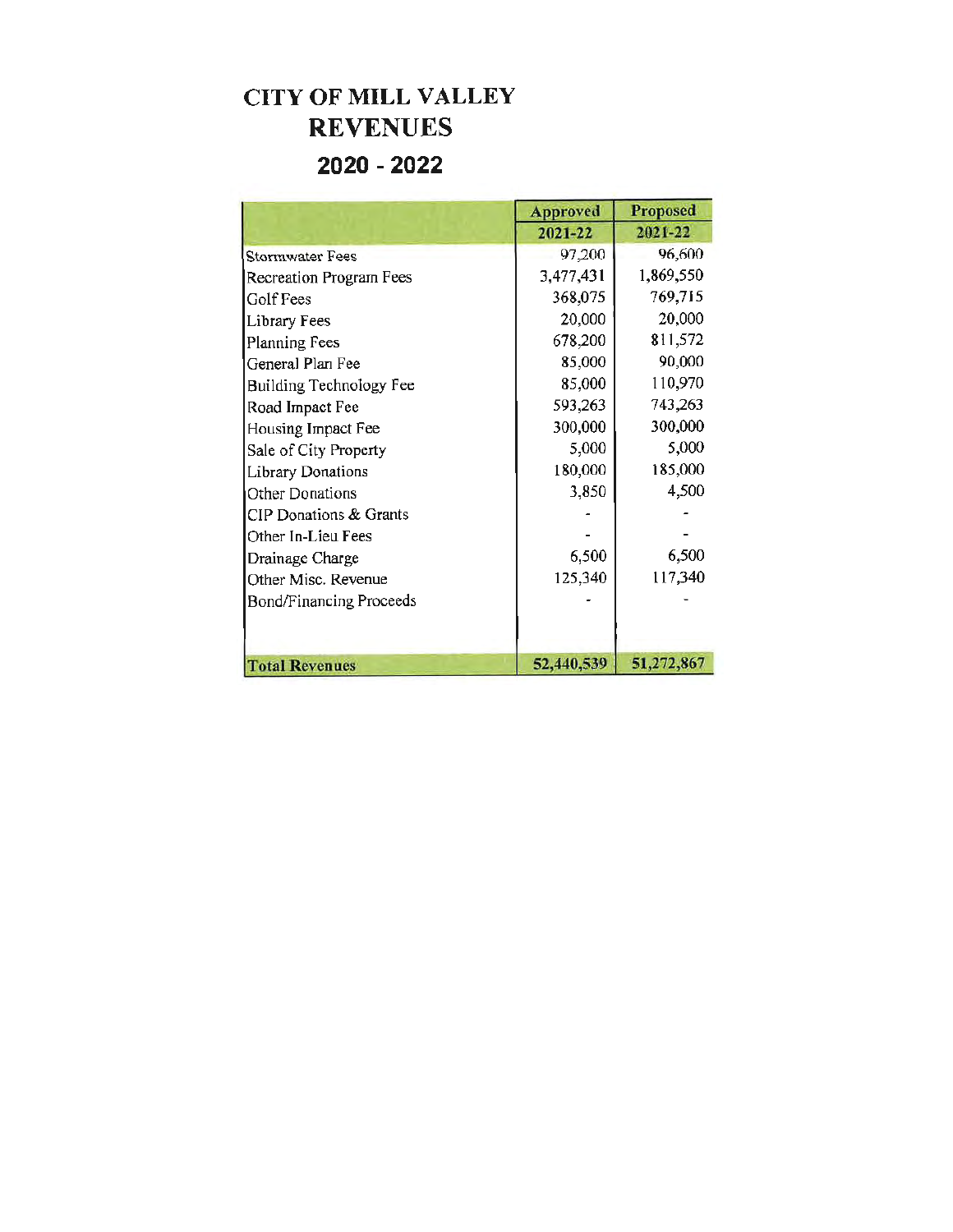# **CITY OF MILL VALLEY EXPENDITURE COMPARISON**

| Item                                                     | 2021-22<br><b>Budget</b> | 2021-22<br>Proposed | $\frac{0}{n}$<br>Change |
|----------------------------------------------------------|--------------------------|---------------------|-------------------------|
| General Government and<br><b>Administrative Services</b> | 4,743,507                | 5,201,517           | 9.7%                    |
| Planning and Building                                    | 2,431,393                | 2,786,029           | 14.6%                   |
| Police Services                                          | 7,375,772                | 7,395,398           | 0.3%                    |
| Fire Services                                            | 7,268,013                | 7,459,863           | 2.6%                    |
| <b>Public Works</b>                                      | 5,617,245                | 5,487,234           | $-2.3%$                 |
| Wastewater Treatment Plant<br>(SASM)                     | 4,569,589                | 4,506,688           | $-1.4%$                 |
| Library                                                  | 2,799,342                | 2,793,809           | $-0.2%$                 |
| Recreation                                               | 6,138,402                | 4,673,537           | $-23,9%$                |
| <b>Total Operating Exp.</b>                              | 40,943,263               | 40,304,075          | $-1.6%$                 |
| Debt Service                                             | 580,784                  | 580,784             | $0.0\%$                 |
| Equipment Replacement                                    | 216,500                  | 306,156             | 41.4%                   |
| <b>Restricted Reserves</b>                               | 892,563                  | 994,547             | 11.4%                   |
| Capital Improvements                                     | 5,072,492                | 5,137,492           | 1.3%                    |
| <b>TOTAL EXPENDITURES</b>                                | 47,705,602               | 47,323,054          | $-0.8%$                 |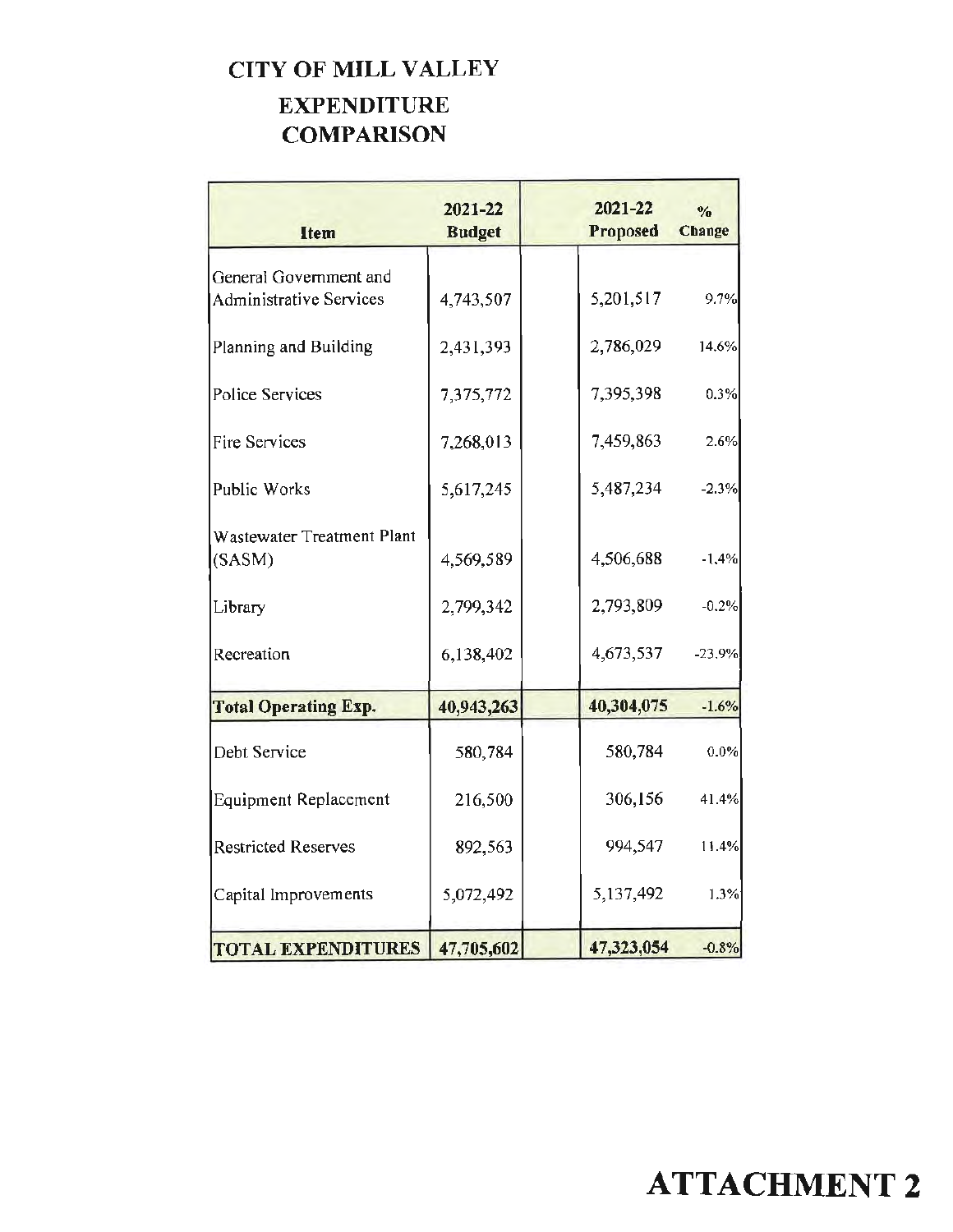# EXPENDITURE SUMMARY 2021-2022 Proposed

|                                                        |                            |                                    | Supplies,<br>Services,<br>Equipment |              |
|--------------------------------------------------------|----------------------------|------------------------------------|-------------------------------------|--------------|
| <b>Department</b>                                      | Salaries &<br><b>Wages</b> | <b>Employee</b><br><b>Benefits</b> | and Other<br><b>Expenses</b>        | <b>Total</b> |
|                                                        |                            |                                    |                                     |              |
| General Government &<br><b>Administrative Services</b> | 1,184,303                  | 568,256                            | 3,448,958                           | 5,201,517    |
| Planning & Building                                    | 1,236,349                  | 550,836                            | 998,845                             | 2,786,029    |
| Police Services                                        | 3,553,969                  | 2,338,233                          | 1,503,196                           | 7,395,398    |
| <b>Fire Services</b>                                   | 3,606,952                  | 2,400,834                          | 1,452,077                           | 7,459,863    |
| Public Works                                           | 2,384,461                  | 1,326,555                          | 1,776,219                           | 5,487,234    |
| Wastwater Treatment Plant<br>(SASM) Charges            |                            |                                    | 4,506,688                           | 4,506,688    |
| Library                                                | 1,467,217                  | 491,500                            | 835,092                             | 2,793,809    |
| Recreation                                             | 2,108,184                  | 838,333                            | 1,727,021                           | 4,673,537    |
|                                                        |                            |                                    |                                     |              |
| <b>Total Operating Expenditures</b>                    | 15,541,435                 | 8,514,545                          | 16,248,094                          | 40,304,075   |
| Debt Service                                           |                            |                                    | 580,784                             | 580,784      |
| <b>Equipment Replacement</b>                           |                            |                                    | 306,156                             | 306,156      |
| <b>Restricted Reserves</b>                             |                            |                                    | 994,547                             | 994,547      |
| Capital Improvement Program                            |                            |                                    | 5,137,492                           | 5,137,492    |
| <b>TOTAL EXPENDITURES</b>                              | 15,541,435                 | 8,514,545                          | 23,267,073                          | 47,323,054   |

# **ATTACHMENT 3**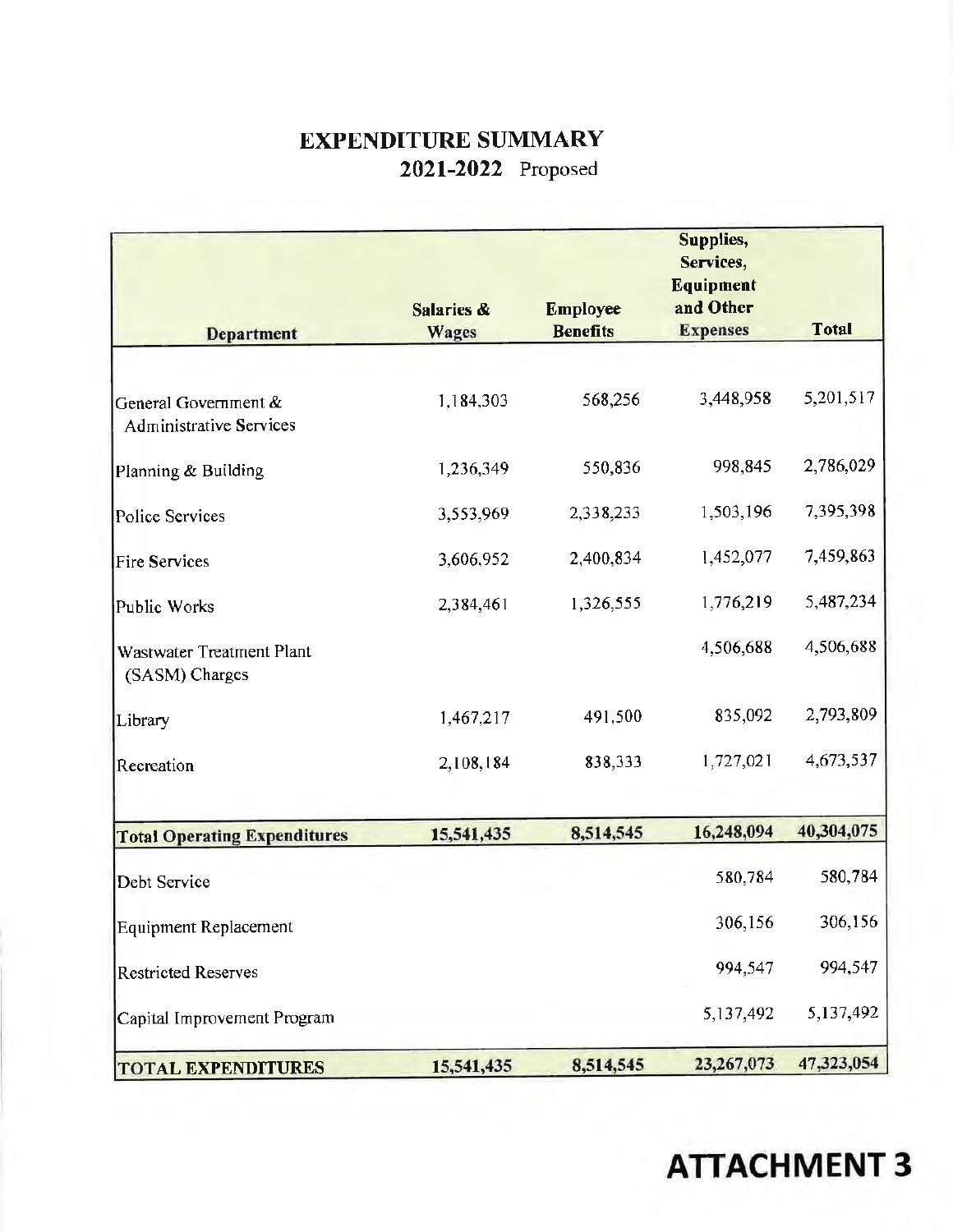# **CITY OF MILL VALLEY 2021** - **2022 Proposed Budget**

### **DEBT SERVICE**

## **Provides for payment of principal and interest on the following debt:**

| <b>Description</b>                                                                                                       | 2021-22<br><b>Budget</b> | 2021-22<br><b>Proposed</b> |
|--------------------------------------------------------------------------------------------------------------------------|--------------------------|----------------------------|
| CFD 1996-1, Library Renovation Bond                                                                                      | 289,221                  | 289,221                    |
| MERA 1999 Revenue Bonds                                                                                                  |                          |                            |
| 2011 Community Center COPS                                                                                               | 291,563                  | 291,563                    |
| Debt Service not Included in Operating Expenses                                                                          | 580,784                  | 580,784                    |
| Debt Service Included in Operating Expenses<br>2008 Pension Obligation Bonds<br>2012 Sewer Fund Capital Improvement Bond | 282,904<br>301,463       | 282,904<br>299,938         |
| 2009 Clean Renewable Energy Bond - Solar Array                                                                           | 52,727                   | 52,727                     |
| <b>Debt Service Allocated in Operating Expenses</b>                                                                      | 637,094                  | 635,569                    |
| <b>TOTAL DEBT SERVICE</b>                                                                                                | 1,217,878                | 1,216,353                  |

# **RESTRICTED RESERVES**

**Reserve provisions and expenditures** 

| <b>Description</b>                         | 2021-22<br><b>Budget</b> | 2021-22<br><b>Proposed</b> |
|--------------------------------------------|--------------------------|----------------------------|
| <b>Sick Leave Reserve Provision</b>        | 75,000                   | 75,000                     |
| General Fund Contingency Reserve Provision | 151,551                  | 173,857                    |
| General Plan Maintenace Reserve            |                          | 140,000                    |
| CalPERS Rate Buffer Reserve Provision      | (100,000)                | 400,000                    |
| <b>OPEB</b> Trust Reserve Provision        | 772,012                  | 205,690                    |
| <b>TOTAL RESTRICTED RESERVES</b>           | 898,563                  | 994.547                    |

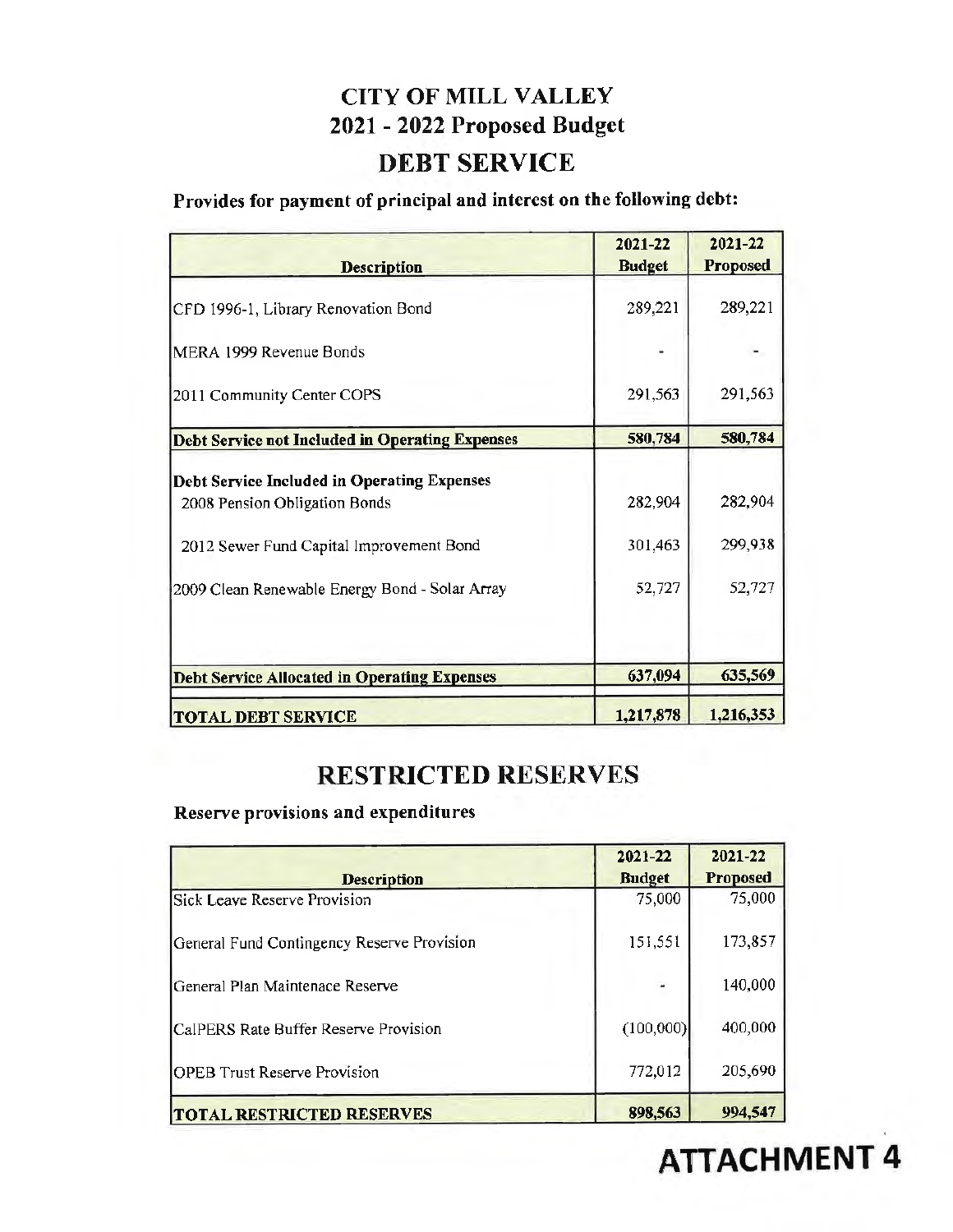|                                 |            | Revised       |            | Approved      | Proposed      |                 |
|---------------------------------|------------|---------------|------------|---------------|---------------|-----------------|
|                                 | Actual     | <b>Budget</b> | Forecast   | <b>Budget</b> | <b>Budget</b> | <b>Increase</b> |
|                                 | 06/30/2020 | 2020/2021     | 2020/2021  | 2021/2022     | 2021/2022     | (Decrease)      |
| <b>REVENUE</b>                  |            |               |            |               |               |                 |
| Property Tax                    | 20,017,968 | 20,722,460    | 20,949,356 | 21,103,901    | 21,330,267    | 226,366         |
| Sales Tax                       | 3,282,340  | 2,635,385     | 3,209,995  | 2,710,547     | 3,290,000     | 579,453         |
| Other Taxes                     | 1,565,166  | 1,319,347     | 1,087,000  | 1,586,636     | 1,292,380     | (294, 256)      |
| <b>Franchise Fees</b>           | 1,430,780  | 1,462,871     | 1,447,373  | 1,570,438     | 1,477,074     | (93, 364)       |
| <b>Fines &amp; Penalties</b>    | 287,892    | 275,000       | 101,000    | 330,000       | 277,000       | (53,000)        |
| Licensing & Permits             | 935,282    | 990,000       | 982,500    | 1,020,000     | 1,203,688     | 183,688         |
| Investment Income               | 135,853    | 55,000        | 55,000     | 55,000        | 45,000        | (10,000)        |
| Rents                           | 635,437    | 635,214       | 320,500    | 1,014,041     | 815,097       | (198, 944)      |
| <b>State Subventions</b>        | 288,971    | 101,600       | 858,765    | 101,600       | 100,135       | (1, 465)        |
| Revenue from Other Agencies     | 1,142,469  | 718,999       | 1,366,028  | 688,092       | 638,149       | (49, 943)       |
| <b>Charges Current Services</b> | 960,081    | 977,040       | 954,863    | 1,112,040     | 1,926,392     | 814,352         |
| Donations                       | 222,897    | 196,450       | 208,475    | 183,850       | 189,500       | 5,650           |
| Other                           | 175,341    | 33,500        | 137,910    | 33,500        | 33,500        |                 |
| <b>Aquatic Fees</b>             | 261,085    | 200,000       | 62,000     | 376,868       | 132,500       | (244, 368)      |
| Passes                          | 300,503    | 283,500       | 22,000     | 553,263       | 260,000       | (293, 263)      |
| Programs-Community Center       | 372,215    | 410,000       | 227,000    | 555,000       | 285,000       | (270,000)       |
| <b>Fitness/Aquatics Classes</b> | 255,135    | 330,000       | 18,000     | 405,000       | 195,000       | (210,000)       |
| Programs-Other                  | 224,036    | 221,250       | 187,410    | 250,000       | 195,000       | (55,000)        |
| <b>Tennis Fees</b>              | 160,047    | 126,000       | 240,148    | 156,000       | 225,000       | 69,000          |
| On-Site Day Fees                | 113,272    | 212,000       | 125,000    | 212,000       | 175,000       | (37,000)        |
| Parks Services                  | 500        | 800           | 800        | 800           | 800           |                 |
| <b>Golf Fees</b>                | 330,403    | 210,000       | 750,000    | 277,300       | 675,838       | 398,538         |
| Golf Sales, Rentals & Lessons   | 62,057     | 44,000        | 54,650     | 90,775        | 93,877        | 3,102           |
| Enrichment                      | 478,992    | 700,000       | 223,589    | 775,000       | 310,000       | (465,000)       |
| <b>Teens and Seniors</b>        | 166,913    | 88,559        | 35,500     | 189,000       | 89,250        | (99, 750)       |
| Merchandise                     | 2,756      | 4,000         | 400        | 4,500         | 2,000         | (2,500)         |
| <b>Total Revenue</b>            | 33,808,391 | 32,952,976    | 33,625,262 | 35, 355, 151  | 35,257,447    | (97, 705)       |

# **ATTACHMENT 5**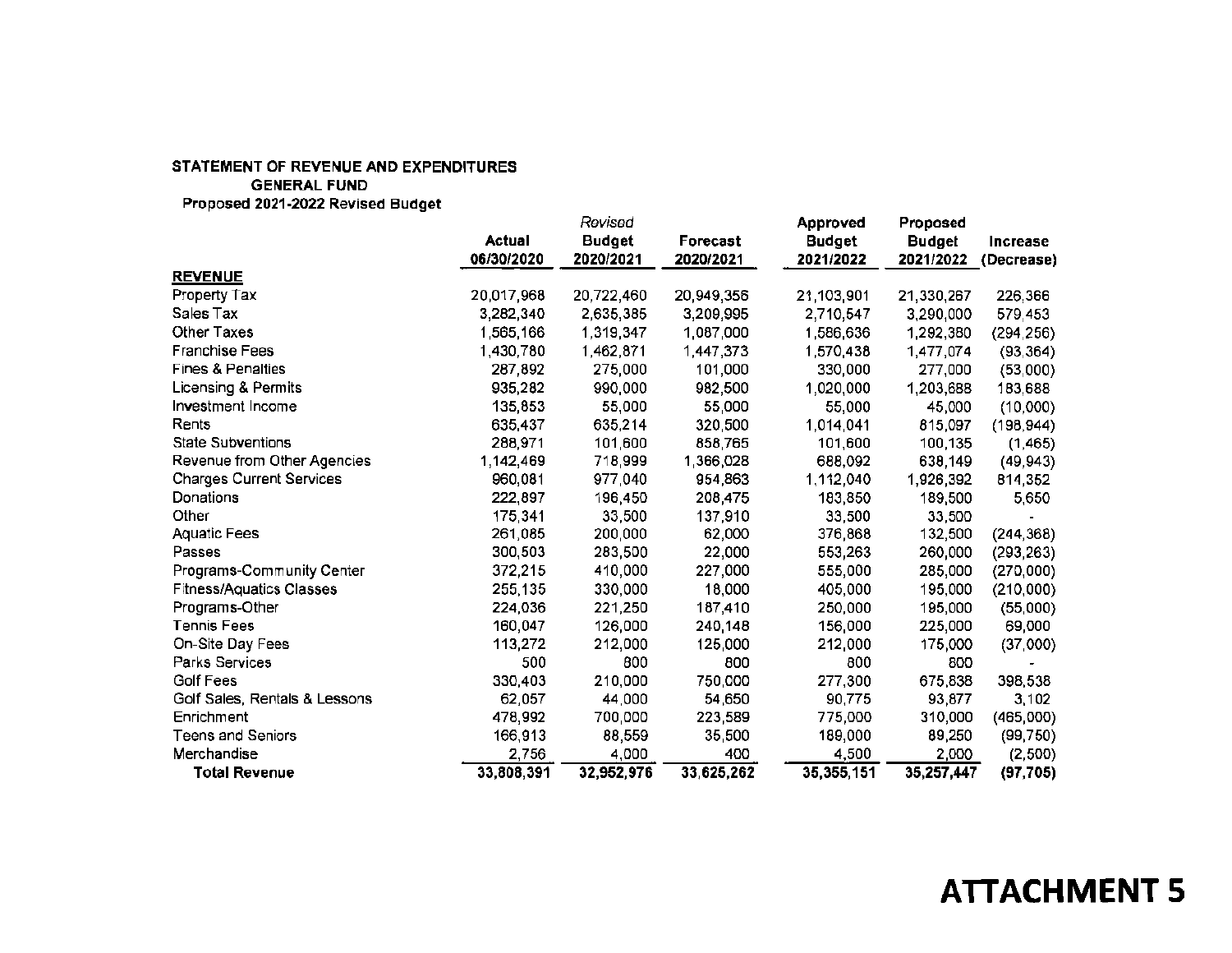|                                      |            | Revised       |            | <b>Approved</b> | Proposed      |            |
|--------------------------------------|------------|---------------|------------|-----------------|---------------|------------|
|                                      | Actual     | <b>Budget</b> | Forecast   | <b>Budget</b>   | <b>Budget</b> | Increase   |
|                                      | 06/30/2020 | 2020/2021     | 2020/2021  | 2021/2022       | 2021/2022     | (Decrease) |
| <b>EXPENDITURES</b>                  |            |               |            |                 |               |            |
| 10 City Council                      | 70,911     | 145,443       | 145,443    | 64,679          | 67,483        | 2,804      |
| 12 City Manager                      | 505,895    | 480,072       | 480,072    | 488,869         | 650,640       | 161,771    |
| 13 City Clerk                        | 179,793    | 223,901       | 223,901    | 246,867         | 259,217       | 12,350     |
| 14 Finance                           | 864,928    | 893,515       | 893,515    | 928,033         | 959,890       | 31,857     |
| 16 City Attorney                     | 572,745    | 286,050       | 636,050    | 286,500         | 334,425       | 47,925     |
| 18 Planning                          | 813,725    | 966,375       | 966,375    | 966,832         | 1,254,274     | 287,441    |
| 21 Non Departmental                  | 2,283,733  | 2,679,313     | 2,779,313  | 2,728,558       | 2,929,862     | 201,304    |
| 40 Police Services                   | 6,309,736  | 6,292,178     | 6,276,792  | 6,462,042       | 6,640,580     | 178,538    |
| 42 Fire Services                     | 6,569,528  | 6,706,217     | 7,602,353  | 6,848,454       | 7,459,863     | 611,409    |
| 44 Building                          | 1,464,945  | 1,483,945     | 1,483,945  | 1,451,818       | 1,531,755     | 79,937     |
| 50 City Engineer                     | 650,030    | 709,340       | 824,740    | 831,369         | 584,812       | (246, 557) |
| 52 Street Maintenance                | 974,676    | 973,130       | 973,130    | 1,074,028       | 979,656       | (94, 372)  |
| 70 Library                           | 2,455,093  | 2,393,489     | 2,343,489  | 2,799,342       | 2,793,809     | (5, 533)   |
| 80 Recreation                        | 630,518    | 512,191       | 530,947    | 744,535         | 518,000       | (226, 535) |
| 81 Parks Maintenance                 | 1,448,979  | 1,240,522     | 1,275,522  | 1,315,507       | 1,266,122     | (49, 384)  |
| 84 Community Programs                | 648,082    | 533,233       | 441,356    | 575,348         | 561,861       | (13, 487)  |
| 85 Golf Course                       | 738,533    | 680,804       | 771,833    | 722,110         | 820,760       | 98,650     |
| <b>86 Recreation Services</b>        | 1,016,120  | 1,138,678     | 791,589    | 1,289,918       | 786,197       | (503, 720) |
| 87 Aquatics & Fitness                | 1,450,785  | 1,347,075     | 715,750    | 1,643,584       | 1,098,813     | (544, 770) |
| 88 Community Center                  | 1,026,405  | 988,722       | 684,923    | 1,162,908       | 887,905       | (275,003)  |
| 65 Corpyard Outside Services         | 58,332     | 45,000        | 40,000     | 45,000          | 45,000        |            |
| <b>Total Operating Expenditures</b>  | 30,733,492 | 30,719,194    | 30,881,038 | 32,676,301      | 32,430,925    | (245, 376) |
| <b>General Fund CIP Current Year</b> |            |               |            |                 |               |            |
| <b>General Fund CIP Carryover</b>    | 20,351     | 50,409        | 50,409     |                 |               |            |
| <b>Net Funds Available</b>           | 3,054,549  | 2,183,373     | 2,693,815  | 2,678,850       | 2,826,522     | 147,672    |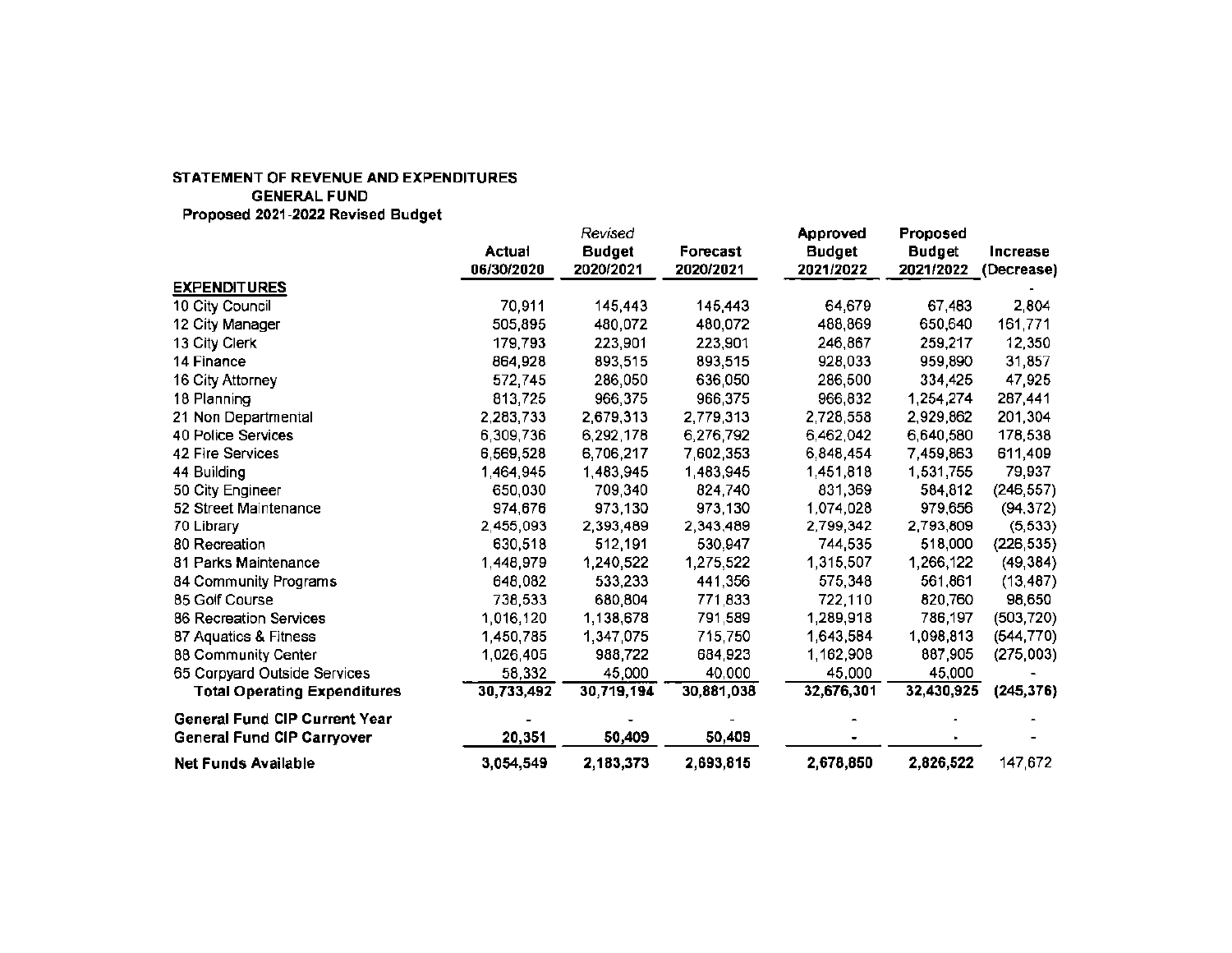|                                               |               | Revised       |             | Approved      | Proposed      |            |
|-----------------------------------------------|---------------|---------------|-------------|---------------|---------------|------------|
|                                               | Actual        | <b>Budget</b> | Forecast    | <b>Budget</b> | <b>Budget</b> | Increase   |
|                                               | 06/30/2020    | 2020/2021     | 2020/2021   | 2021/2022     | 2021/2022     | (Decrease) |
| General Fund Balance - Beginning              | 2,003,631     | 2,051,979     | 1,954,431   | 2,566,499     | 3,307,813     | 741,314    |
| Net Funds Available                           | 3,054,549     | 2,183,373     | 2,693,815   | 2,827,555     | 2,826,522     | (1,034)    |
| Transfers from GF CIP Carryover Res           |               |               |             |               |               |            |
| <b>Transfer from Operating Carryover Res</b>  |               |               |             |               |               |            |
| Transfers from Reserves - Other               | 622,519       | 204,156       | 204,156     | 196,605       | 185,874       | (10, 731)  |
| <b>Transfer to Retirement Medical Reserve</b> | (934, 573)    | (812, 644)    | (226, 516)  | (772, 012)    | (205, 690)    | 566,322    |
| Transfer (to)/from PERS Buffer Reserve        |               |               |             | 100,000       | (400, 000)    | (500,000)  |
| Transfer to CIP Fund                          | (2,097,533)   | (400,000)     | (400,000)   | (1,075,000)   | (1,340,000)   | (265,000)  |
| Transfer Donations/Grants to CIP Fund         |               |               |             |               |               |            |
| Transfer to Fund 26 COPS Debt Service         | (298, 610)    | (292, 638)    | (292, 638)  | (291, 563)    | (291, 563)    |            |
| Transfer to Fund 26 MERA Debt Service         | (90, 545)     | (90, 614)     | (90, 614)   |               |               |            |
| Transfer to Contingency Reserve               | (152, 283)    | (247, 614)    | (247, 614)  | (151, 551)    | (173, 857)    | (22, 306)  |
| <b>Transfer to Miscellaneous Reserves</b>     | (152, 724)    | (128, 697)    | (287, 207)  | (131, 580)    | (271, 645)    | (140, 065) |
| Transfer to Operating Carryover Reserve       |               |               |             |               |               |            |
| Transfer to Equip Replacement Reserve         |               |               |             |               |               |            |
| Transfer to GF CIP Carryover Reserve          |               |               |             |               |               |            |
| <b>General Fund Balance - Ending</b>          | 1,954,431     | 2,467,301     | 3,307,813   | 3,268,955     | 3,637,455     | 368,500    |
| Percent of Prior Year Operating Budget        | 6.5%          | 7.8%          | 10.5%       | 10.0%         | 11.2%         | 0          |
| <b>General Fund Contingency Reserve</b>       | 4,479,974     | 4,727,588     | 4,727,588   | 4,879,139     | 4,901,445     | 22,306     |
| Percent of Prior Year Operating Budget        | 15%           | 15%           | 15%         | 15%           | 15%           |            |
| <b>CAPITAL IMPROVEMENT FUND</b>               |               |               |             |               |               |            |
| <b>CIP Fund Balance - Beginning</b>           | 215,523       | 742,640       | 707,951     | 442,640       | 297,459       | (145, 180) |
| Transfer from Encumbered Carryover            | 1,717,343     | 1,157,362     | 1,157,362   |               |               |            |
| Transfer from General Fund                    | 2,097,533     | 400,000       | 400,000     | 1,075,000     | 1,340,000     | 265,000    |
| Donations/Grants                              |               |               |             |               |               |            |
| CIP Expenditures - Current Year               | (1,214,128)   | (700,000)     | (700,000)   | (1,350,000)   | (1,415,000)   | (65,000)   |
| CIP Expenditures - Carryover                  | (950, 957)    | (1,267,854)   | (1,267,854) |               |               |            |
| Transfer from Operating Carryover Res         |               |               |             |               |               |            |
| Transfer From Other Funds/Reserves            |               |               |             |               |               |            |
| Transfer to Encumbered Carryover Res          | (1, 157, 362) |               |             |               |               |            |
| <b>CIP Fund Balance - Ending</b>              | 707,951       | 332,148       | 297,459     | 167,640       | 222,459       | 54,820     |
|                                               |               |               |             |               |               |            |
| <b>Retirement Medical Reserve</b>             | 15,381,745    | 16,207,023    | 18,300,000  | 17,974,617    | 18,812,381    | 837,765    |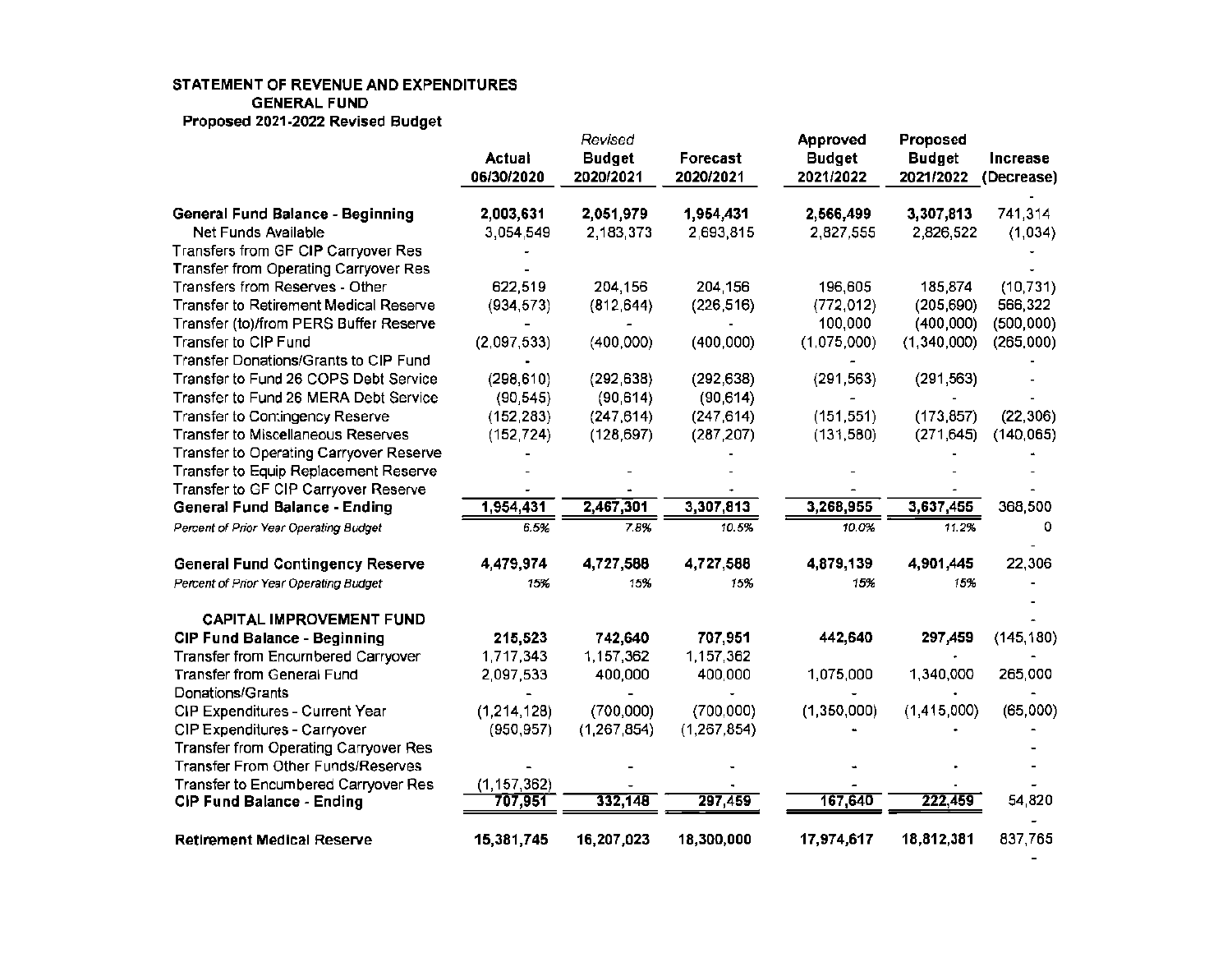|                                        |               | Revised       |            | Approved      | Proposed      |            |
|----------------------------------------|---------------|---------------|------------|---------------|---------------|------------|
|                                        | <b>Actual</b> | <b>Budget</b> | Forecast   | <b>Budget</b> | <b>Budget</b> | Increase   |
|                                        | 06/30/2020    | 2020/2021     | 2020/2021  | 2021/2022     | 2021/2022     | (Decrease) |
| <b>Allocated Departments</b>           |               |               |            |               |               |            |
| 11 Technical Services                  | 163,823       | 187,960       | 187,960    | 310,550       | 348,560       | 38,010     |
| 60 General Gov't Buildings             | 378,804       | 312,094       | 312,094    | 309,122       | 314,419       | 5,297      |
| 65 Vehicle & Equip Maint               | 633,552       | 604,768       | 604,768    | 623,572       | 625,567       | 1,995      |
| <b>Non General Fund Departments</b>    |               |               |            |               |               |            |
| 40 COPS Fund 14                        | 182,483       | 181,132       | 181,132    | 151,123       | 102,306       | (48, 817)  |
| 41 Parking Fund 2                      | 582,574       | 778,036       | 778,036    | 762,263       | 778,036       | 15,773     |
| 42 Fire Fund 20 MWPA                   |               | 418,863       | 418,863    | 419,559       | 418,863       | (696)      |
| 57 Sewer Lines Fund 8                  | 5,331,758     | 6,019,262     | 6,019,262  | 6,193,034     | 6,019,262     | (173, 772) |
| 58 Storm Water Fund 11                 | 101,162       | 94,615        | 94,615     | 105,898       | 94,615        | (11, 283)  |
| Library Tax Fund 25                    | 307,753       | 330,424       | 330,424    | 325,713       | 330,424       | 4,710      |
| COP/MERA Debt Fund 26                  | 389,155       | 383,251       | 383,251    | 291,563       | 383,251       | 91,689     |
| Equipment Replacement Fund 16          | 286,736       | 355,289       | 355,289    | 355,289       | 355,289       |            |
| <b>Transfers From Reserves - Other</b> |               |               |            |               |               |            |
| Open PO Carryover - Prior Year         |               |               |            |               |               |            |
| <b>Engine Lease Reserve</b>            | 424,239       |               |            |               |               |            |
| <b>Designated Donations</b>            | 20,315        |               |            |               |               |            |
| Housing Fund Reserve                   |               | 19,292        | 19,292     | 31,995        | 19,292        | (12, 703)  |
| Seized Drug Reserve                    |               | 21,282        | 21,282     |               |               |            |
| Parking Fund - Economic Vitality       | 17,500        | 17,500        | 17,500     | 17,500        | 17,500        |            |
| Non-Gen Fund OPEB Trust Trnsf          | 42,322        | 31,417        | 31,417     | 29,845        | 31,417        | 1,572      |
| Non General Fund Insurance Prem Trsf   | 85,614        | 114,665       | 114,665    | 117,265       | 114,665       | (2,600)    |
| CA State Architect ADA Training Res    |               |               |            |               | 3,000         | 3,000      |
| <b>Building Tech Fee Reserve</b>       | 32,529        |               |            |               |               |            |
|                                        | 622,519       | 204,156       | 204,156    | 196,605       | 185,874       | (10, 731)  |
| <b>Transfers To Reserves</b>           |               |               |            |               |               |            |
| Year - End Open PO & Non-PO Carryover  |               |               |            |               |               |            |
| Sick Leave                             | (77, 254)     | (75,000)      | (100,000)  | (75,000)      | (75,000)      |            |
| <b>Designated Donations</b>            |               |               |            |               |               |            |
| General Plan Maintenance Fee Revenue   |               |               | (85,000)   |               | (140,000)     | (140,000)  |
| Library Donations Reserve              | (17,960)      |               |            |               |               |            |
| Parking In-Lieu Reserve                |               |               |            |               |               |            |
| 27th Payroll Reserve                   | (57, 510)     | (53, 697)     | (53, 697)  | (56, 580)     | (56, 645)     | (65)       |
| <b>Building Technology Fee Reserve</b> |               |               |            |               |               |            |
| Tree In-Lieu Reserve                   |               |               | (48, 510)  |               |               |            |
| Misc                                   |               |               |            |               |               |            |
| Total                                  | (152, 724)    | (128, 697)    | (287, 207) | (131, 580)    | (271, 645)    | (140, 065) |